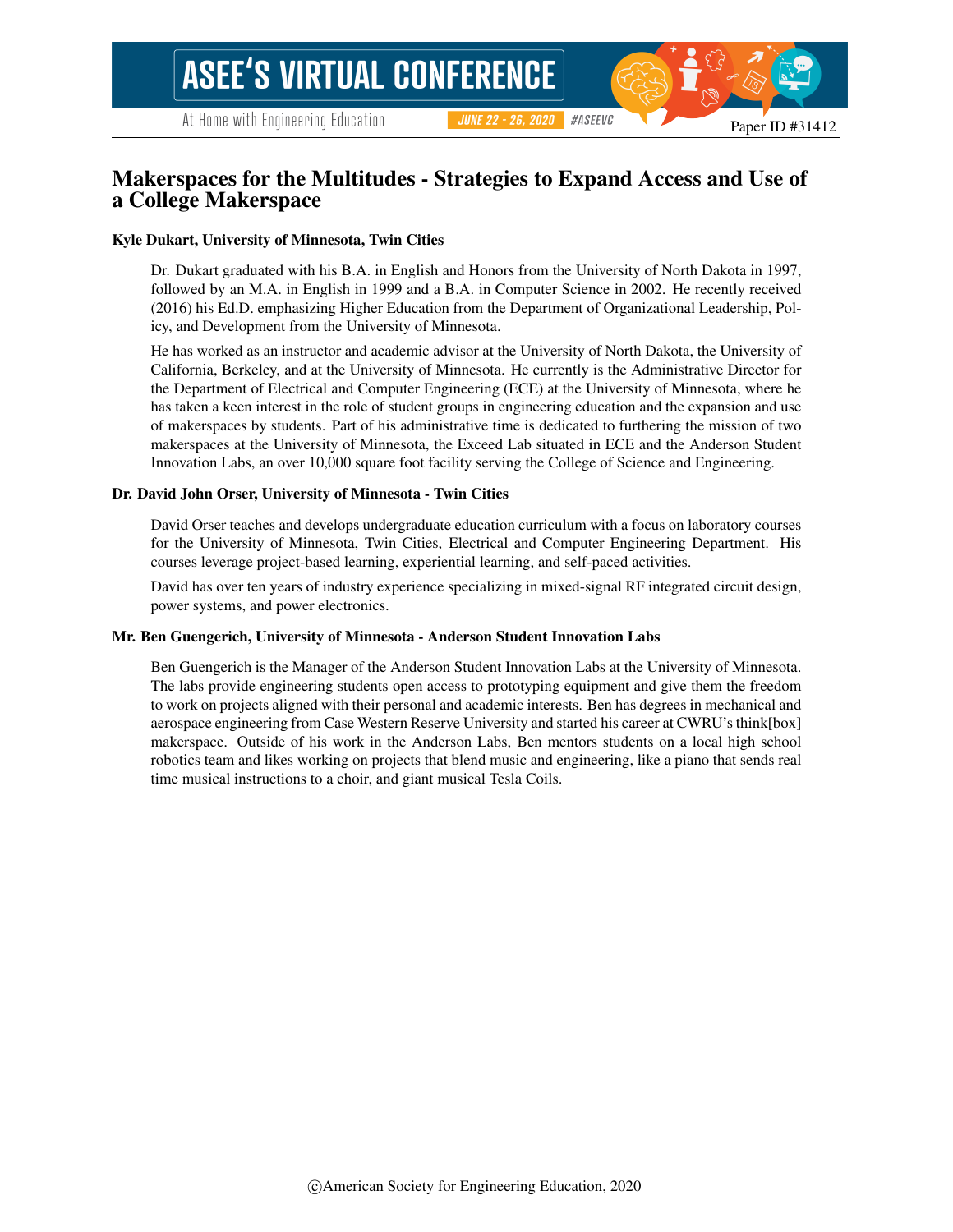# Makerspaces for the Multitudes - Strategies to Expand Access and Use of a College Makerspace

#### **Introduction**

This evidence-based practice paper reports the effectiveness of various strategies to support growth in the use of campus makerspaces both in numbers of students and the diversity of background and major. Makerspaces have increasingly become part of the landscape of colleges and universities over the past decade, especially in engineering colleges where experiential learning and design experiences are viewed as essential building blocks in educating new engineers [1]-[3]. Although it is exciting to have these new spaces filled with prototyping tools, professional support, and sets of student super-users, it is imperative that college makerspaces be accessible, available, and intriguing to the breadth of students enrolled if we want these particular resources to positively impact more than a fraction of the student body. Institutions may find it simplest to serve a subset of students already inclined toward innovation and entrepreneurship, but maintaining a sense of balance and driving a diverse set of users into these spaces is a critical goal [3]. Considering the resource-intensive nature of such spaces, their continued value depends on engagement with a critical mass of students participating in meaningful and value-adding experiential learning activities.

Toward that end, analysis of usage continues over three years at a makerspace situated in a large public research university in the upper midwest. Students access the makerspace via courses held in the space, through open visits, and by registering for and attending short courses--dubbed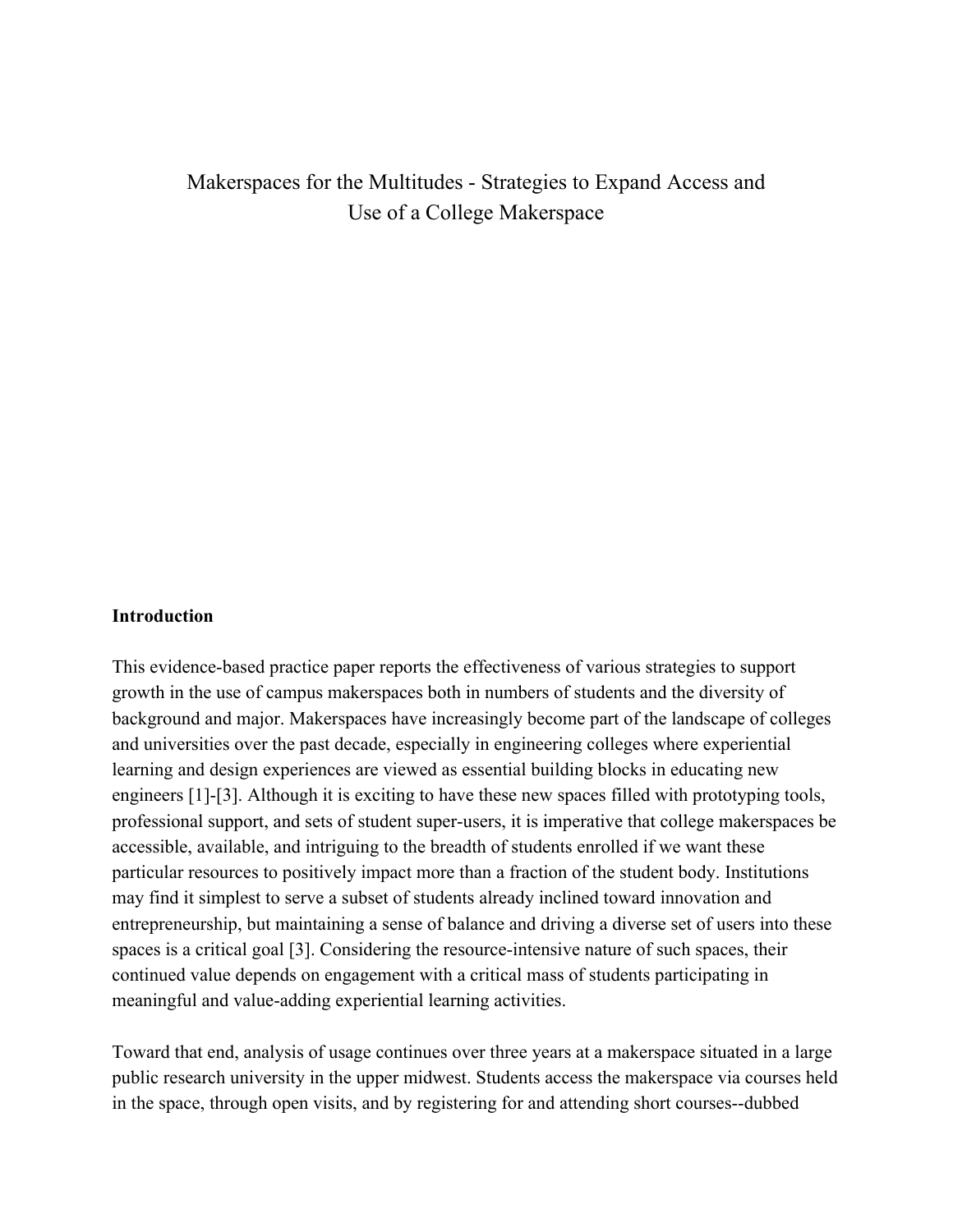Microcourses--taught there. Over three years, the makerspace has developed three main strategies for driving a diverse and larger set of students from its engineering, math, and physical science majors into the space to serve as a platform for design practice, cross-disciplinary exploration, and community building. The first strategy aims to introduce the makerspace to students as early as possible, hopefully developing an early familiarity and connection to the space. The second is the development of collaborative and structured learning opportunities that encourages the teaching of broad skills and sharing of information within the makerspace, whether in the form of for-credit courses or short and accessible Microcourses. The third is to leverage web and social media to create excitement around student design projects and experiential learning in the makerspace while growing the overall sense of community.

Considering these strategies, this research study addresses the following questions.

- 1. How has the demographics, in terms of student major, gender identity, and racial identity changed over the first three years of use?
- 2. To what extent have these three strategies, and the initiatives they spawned, impacted that change?
	- a. Early exposure
	- b. Structured learning opportunities
	- c. Marketing and communication

## **Background**

First opened in the spring of 2017, the Anderson Student Innovation Labs at the University of Minnesota are a set of makerspaces designed to give the people in the College of Science and Engineering (CSE) safe access to physical prototyping resources and experiential learning opportunities. Combined, the three locations contain 3D printers, laser cutters, CNC mills and lathes, traditional metal and wood working tools, 3D scanning and measurement machines, electronics prototyping and testing equipment, a variety of hand tools, collaboration spaces, design software, and storage space for CSE students, staff, and faculty to use. The labs offer training and guided workshops to hone students' skills and since the labs serve as a nexus of maker activity within CSE, lab users also benefit from interacting with each other. By consolidating its making resources into the Anderson Labs, CSE has been able to expand its design and manufacturing related coursework, relieve faculty from some maintenance and repair overhead associated with prototyping equipment, and support more student initiated/student led projects.

Use of the makerspace is free to all University of Minnesota students although about 90% of student visitors are CSE students who also receive, at no-charge, an allotment of 3D printing material each semester to encourage use. 24/7 access is available for large portions of the space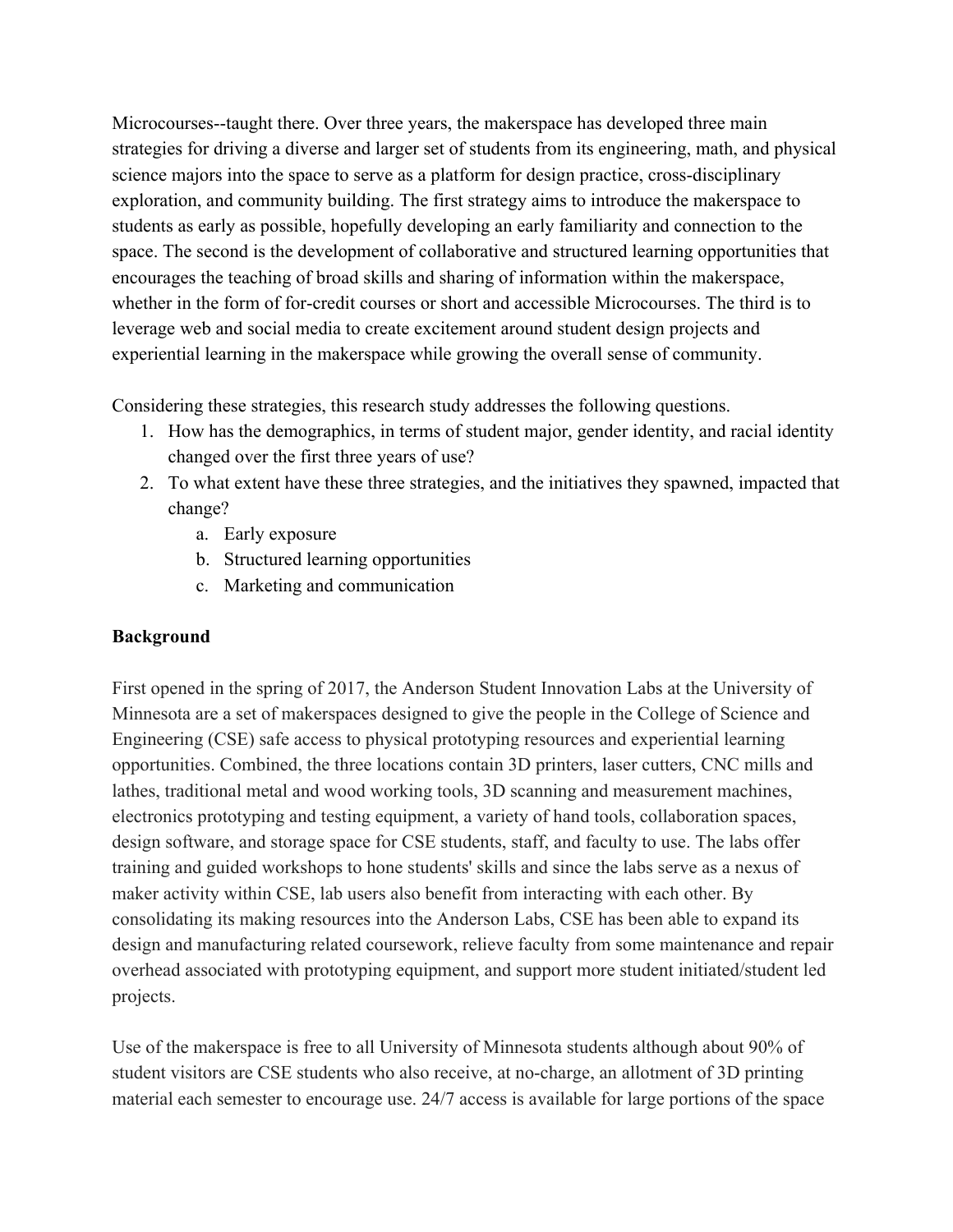after completing a short orientation course and signing off on a user agreement. The space has one full-time staff member who oversees 12-20 student workers. Partial FTEs are also allotted from elsewhere in the college to assist with communications, purchasing, accounting, and other administration.

At the initial launch of the makerspace, a committee of faculty and staff with a connection and interest in experiential design experiences across the College of Science and Engineering was formed to guide the direction of the new space. One of the first orders of business was to set some guiding principles by collecting possible priorities for the space and then surveying the committee to set hierarchy based on importance and ease of implementation. Some low-hanging fruit was identified and implemented such as digital signage and access to video equipment. Beyond that the committee identified the following priorities for the space:

- 1. Encourage a diverse set of student users within the College of Science and Engineering.
- 2. Create a better web and social media presence.
- 3. Develop technological currency in the student body.

The first priority was identified as the most important with the other two priorities to be carried out with an eye toward the first. A couple challenges affect the primary goal. First, unlike most U.S. research institutions with a seperate college of engineering, CSE grants degrees in the physical sciences, math, computer science, and engineering. Students in science and math are less encouraged by their course curriculum to seek out the use of design and prototyping resources so those students need additional programming and attention if the Anderson Labs is to more closely reflect the diversity of the college as a whole. Second, the primary space is located in the Mechanical Engineering building compounding the reality that students majoring in mechanical engineering are the most inclined to seek out design and prototyping space due to their own interests or due to course requirements. Neither of these realities are fundamentally negative, but instead outline and inform the necessity to develop opportunities and programs that appeal to the full complement of students within the college. These three early priorities formed the basis for the four ongoing initiatives described below and currently active in the Anderson Labs.

For the first initiative, the Anderson Labs and the College of Science and Engineering has worked to grow a collection of prototyping courses aimed at first year students. Integrating classroom activities into a makerspace may be beneficial if done with care to ensure the course instruction and assignments do not completely monopolize the facility. Some successful strategies for careful integration include using separate classroom facilities for the majority of class instruction, setting aside specific times for the class to use the makerspace, and spacing project due dates throughout the semester. With a structure like this in place, course integration into a makerspace improves utilization of the facility, provides a motivator for students to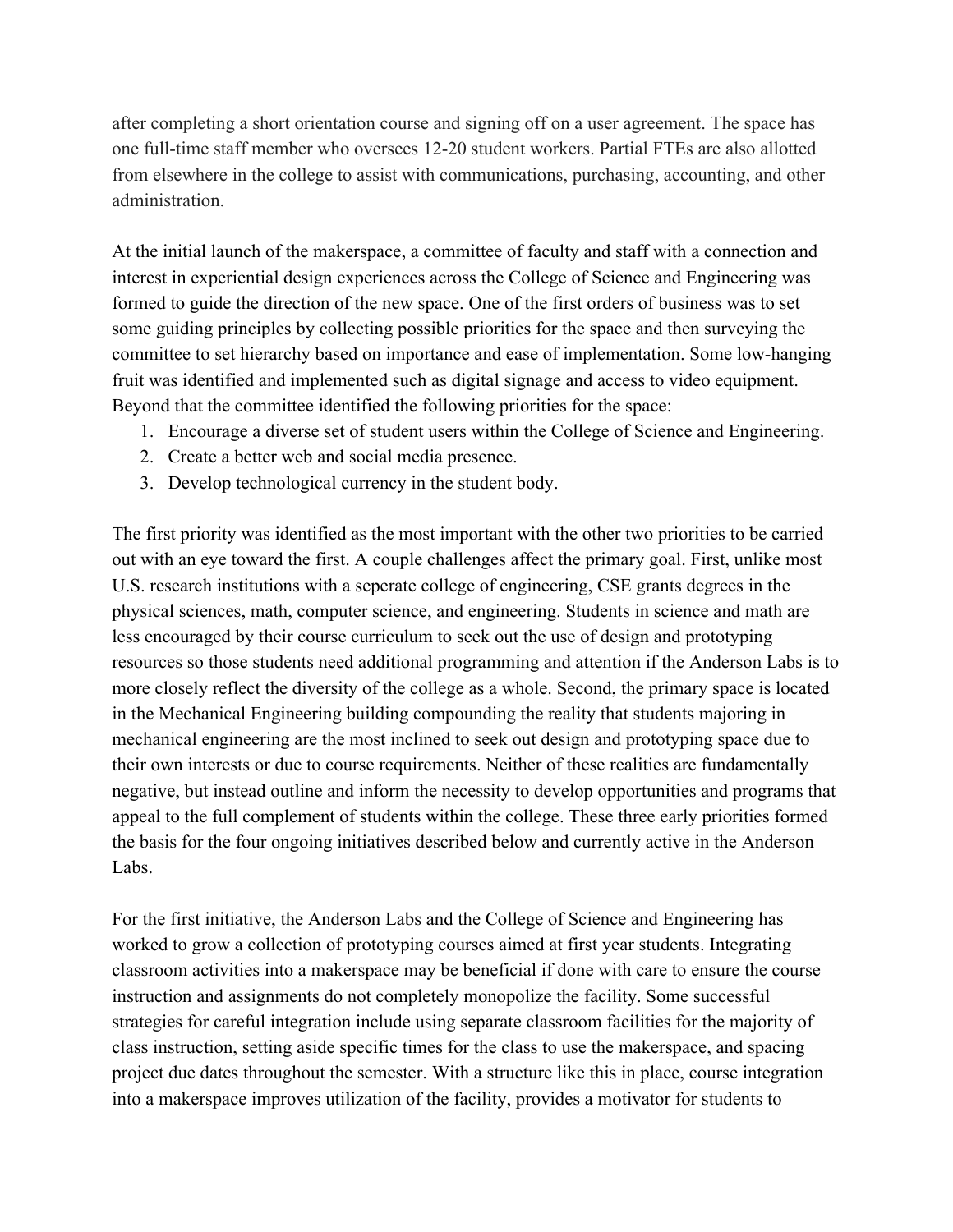become familiar with the space, and may increase student utilization of the space later in their educational tenure. At the Anderson Labs we have implemented two very successful courses: CSE 1012 and ME 2011. CSE 1012 is a first-year, second-semester course that introduces students to project-based learning utilizing one of three topic areas. The current topic areas include 3D Printing, Micro-Controllers, and Sensor Data Collection and Processing. In all cases, students spend half the semester doing tutor-guided and self-guided hands-on learning activities to develop a critical mass of skills. The second half the semester students work on an open-ended group design project defined by the students themselves. ME 2011 is a second year design course for mechanical engineering majors that requires the design and construction of a robot.

The second initiative takes this idea of early exposure to its earliest possible derivation by having all incoming CSE freshmen come through the Anderson Labs during summer orientation. The hope is this early exposure helps break down any barriers for later visits and helps diversify the set of students exposed to and comfortable in the makerspaces. This initiative continues to develop as the first year contained only a brief overview and walk-through of the makerspace while the following summer scheduled more time and allowed for an interactive, team-oriented, activity where the 15-25 students in each session had to free the university mascot from an enclosed "escape room" by finding clues and using equipment such as laser cutters and 3D printers in the makerspace.

The third initiative is the development of Microcourses, basically very short trainings, workshops, or events that students sign up for and complete. The Microcourses have their own transcript and prerequisite tracks mimicking their academic pursuits and are officially recorded in transcript form to share with employers or other interested parties. Courses include a basic orientation, trainings on 3D printing, laser-cutting, soldering, welding, and more basic skills, plus special events hosted by student groups, industry, or other sponsors. Microcourses are usually taught by staff, including student staff, but also by fellow students who wish to train members in their student groups, recruit additional students to their groups, or simply share their passion for design and making. All courses are coordinated and approved through the Lab Manager and generally have a Canvas section (our university's adopted Learning Management System) associated with it to provide pre and post work, documentation, and easy communication.

The fourth initiative involves communication, including an improved website, digital signage, and a social media presence. To further this initiative, a student position was dedicated to communications and part of an FTE from the college level communications team assisted with upkeep of the website. Digital signage is kept current, relevant, and consistent across the various spaces and there are 2-3 social media posts a week highlighting events, student projects, and makerspace news such as the unboxing of a new high-end 3D printer.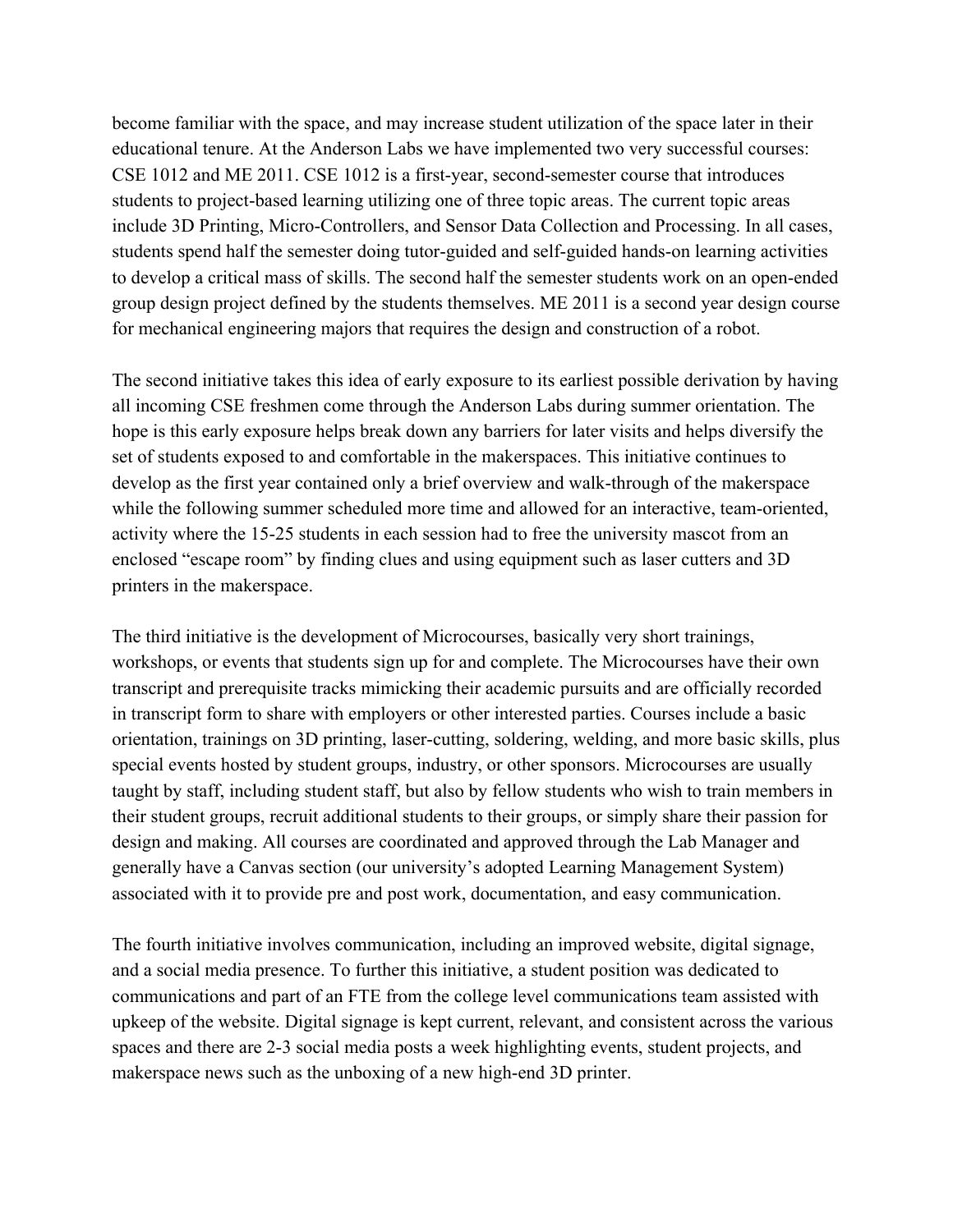### **Methodology**

Multiple data sources exist to analyze the use of the makerspace. The most thorough is the mandatory check-in kiosk at each of the entrances. Students can use their campus IDs to check in or type in their student ID number. Lab/makerspace orientation data have also been collated giving a picture of the students who sign up for a short orientation and receive 24/7 access to the space. Both of these data sets are cross referenced with demographic information giving a full picture of utilization. This cross-referenced data is from semesterly census data, thereby identifying students as they were when they visited or when they went through orientation. Although users are asked to check in each time they enter the lab, enforcement is sporadic at best. To address that issue, the data is presented as unique visitors during each semester, treating a student who checks in once the same as one who checks in multiple times (but creating another limitation in the dataset related to high-frequency users). Orientation data offers a different perspective focusing especially on understanding trends related to new users. Although users aren't required to take an orientation, most do when they initially discover the space to obtain after hours access.

Class roster data exists for the various courses that are taught in the Anderson Labs offering another measure of growth. Additionally, students in CSE are allotted up to 500 grams of PLA 3D printing material each semester and the number of students using the PLA and how much is tracked. Wrapping up visitor data, we have Microcourse sign-up data as students sign up for short courses that teach various skills related to the equipment in the lab and design in general.

Finally, we have survey data from two separate surveys with some intentional question overlap. The first was administered in April/May of 2018 and the second in December of 2019, allowing us to discern any shifts in responses as our initiatives began to mature. Another useful, if limited metric relates to web visits and social media activity putting some data behind our enhanced communication and marketing efforts.

All of this data has been analyzed and the most relevant data points related to the research questions above are detailed below.

### **Results**

### *Overall Growth Analysis*

Looking at visitor and orientation trends since the semester after the opening of the Anderson Labs, it is clear that there has been tremendous growth. The first set of data looks at unique visitors by semester from Fall 2017 through Fall 2019 excluding summers which did not have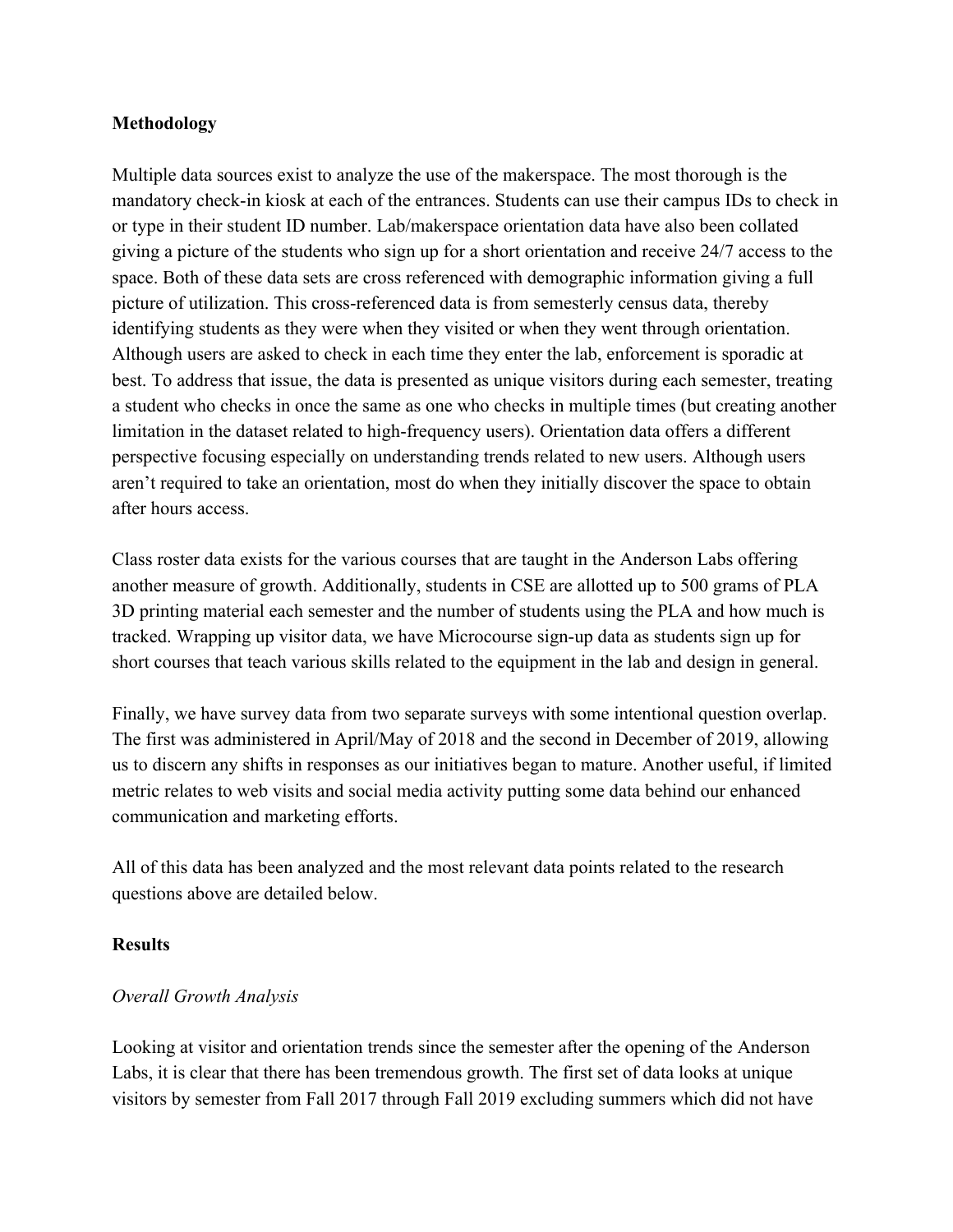reliable visitor tracking. The data in Table 1 is only undergraduate student visits, excluding visits by graduate students, staff, faculty, and outside visitors. For context, the space is primarily an undergraduate space. Of the 4296 recorded unique student visitors over this time frame, 91% were undergraduate students at the time of their visit.

| <b>Major Category</b><br>(Share of all CSE<br><b>UGs over period)</b> | <b>Fall 2017</b> | Spring 2018   | <b>Fall 2018</b> | Spring 2019   | <b>Fall 2019</b> |
|-----------------------------------------------------------------------|------------------|---------------|------------------|---------------|------------------|
| Science and Math<br>$(33.4\%)$                                        | 39 (8.8%)        | 58 (9.6%)     | 88 (10.7%)       | $126(11.6\%)$ | $108(11.5\%)$    |
| Mech Engr<br>$(14.4\%)$                                               | 199 (45.0%)      | 215 (35.6%)   | 376 (45.7%)      | 377 (34.7%)   | 396 (42.2%)      |
| Other Engr<br>$(51.2\%)$                                              | 201 (45.5%)      | 330 (54.6%)   | 352 (42.8%)      | 582 (53.5%)   | 426 $(45.4\%)$   |
| Undecided $(1.1\%)$                                                   | $3(0.7\%)$       | $1(0.2\%)$    | $7(0.9\%)$       | $3(0.3\%)$    | $8(0.9\%)$       |
| <b>Gender Identity</b>                                                |                  |               |                  |               |                  |
| Female (28.1%)                                                        | 99 (22.4%)       | 166(27.5%)    | 191 (23.2%)      | 288 (26.5%)   | 238 (25.4%)      |
| Male (71.8%)                                                          | 343 (77.6%)      | 436 (72.2%)   | 631 (76.7%)      | 799 (73.4%)   | 700 (74.6%)      |
| Undefined $(0.1\%)$                                                   | $\theta$         | $2(0.3\%)$    | $1(0.1\%)$       | $1(0.1\%)$    | $\boldsymbol{0}$ |
| <b>Ethnic Identity</b>                                                |                  |               |                  |               |                  |
| Non-white or<br>Hispanic $(28.8\%)$                                   | $91(20.6\%)$     | $127(21.0\%)$ | 194 (23.6%)      | 289 (26.6%)   | 247 (26.3%)      |
| White (68.8%)                                                         | 344 (77.8%)      | 469 (77.7%)   | 604 (73.4%)      | 779 (71.6%)   | 665 (70.9%)      |
| Not selected<br>$(2.4\%)$                                             | $7(1.6\%)$       | $8(1.3\%)$    | $25(3.0\%)$      | $20(1.8\%)$   | $26(2.8\%)$      |
| <b>Total</b>                                                          | 442              | 604           | 823              | 1088          | 938              |

| Table 1: Unique CSE visitors and share of total by major category, gender identity, and ethnic |  |
|------------------------------------------------------------------------------------------------|--|
| identity.                                                                                      |  |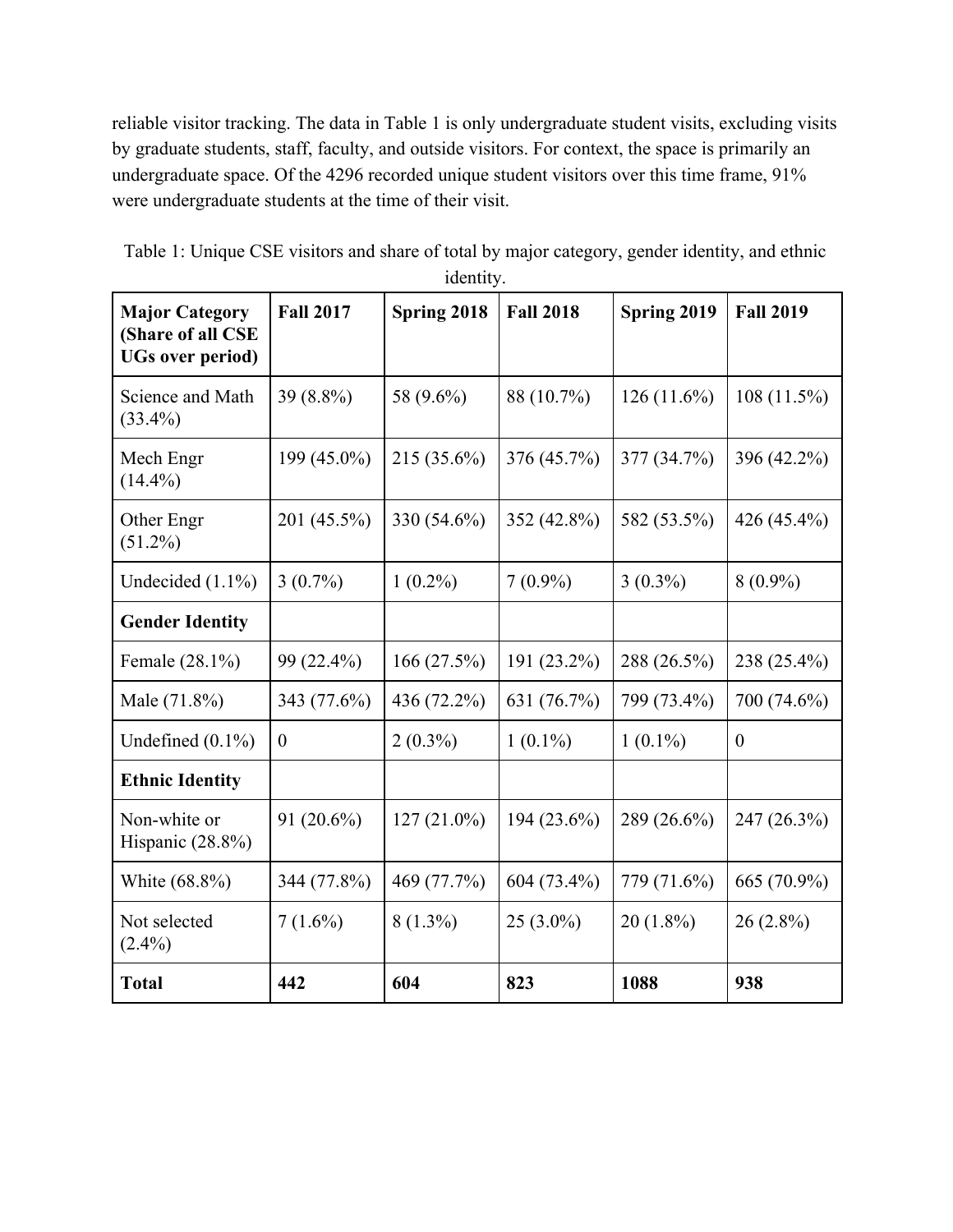Table 1 looks at visitors broken down by major categories, gender identity, and ethnic identity and excludes visitors from other colleges (9.0% of undergraduate visitors over this time period). The number of unique visitors has increased considerably and use each spring is higher than use each fall by a small but significant amount. Although not studied, this discrepancy between fall and spring is likely due to a number of factors including senior design courses having higher enrollments for spring semesters and student group design and build activity being higher in the spring. Growth is a goal in itself and this data demonstrates that over twice as many students made a visit to the Anderson Labs this past semester than the semester after it initially opened.

Figure 1 isolates declared and intended major data for students. Growth has increased substantially across all major groups. In terms of major category, Mechanical Engineering (ME) major share is higher each Fall due to a required Sophomore level design course (ME 2011) in the major that is partially held in the Anderson Labs space and drives visits by those students due to course requirements that started in Fall 2018. Despite a key part of the curriculum driving students in ME to the space, their share of visitors has dropped from 41.4% of visitors in the 2018 calendar year to 38.2% for the 2019 calendar year, offset by similar increases from both the science and math majors and the other engineering majors.



Figure 1: Unique Visitors by CSE Major Compared to Total CSE Student Population

Figure 2 visualizes the changes in terms of gender and ethnic identity. We also see small, but positive trends, not quite reaching parity, but inching closer. For the most recent semester,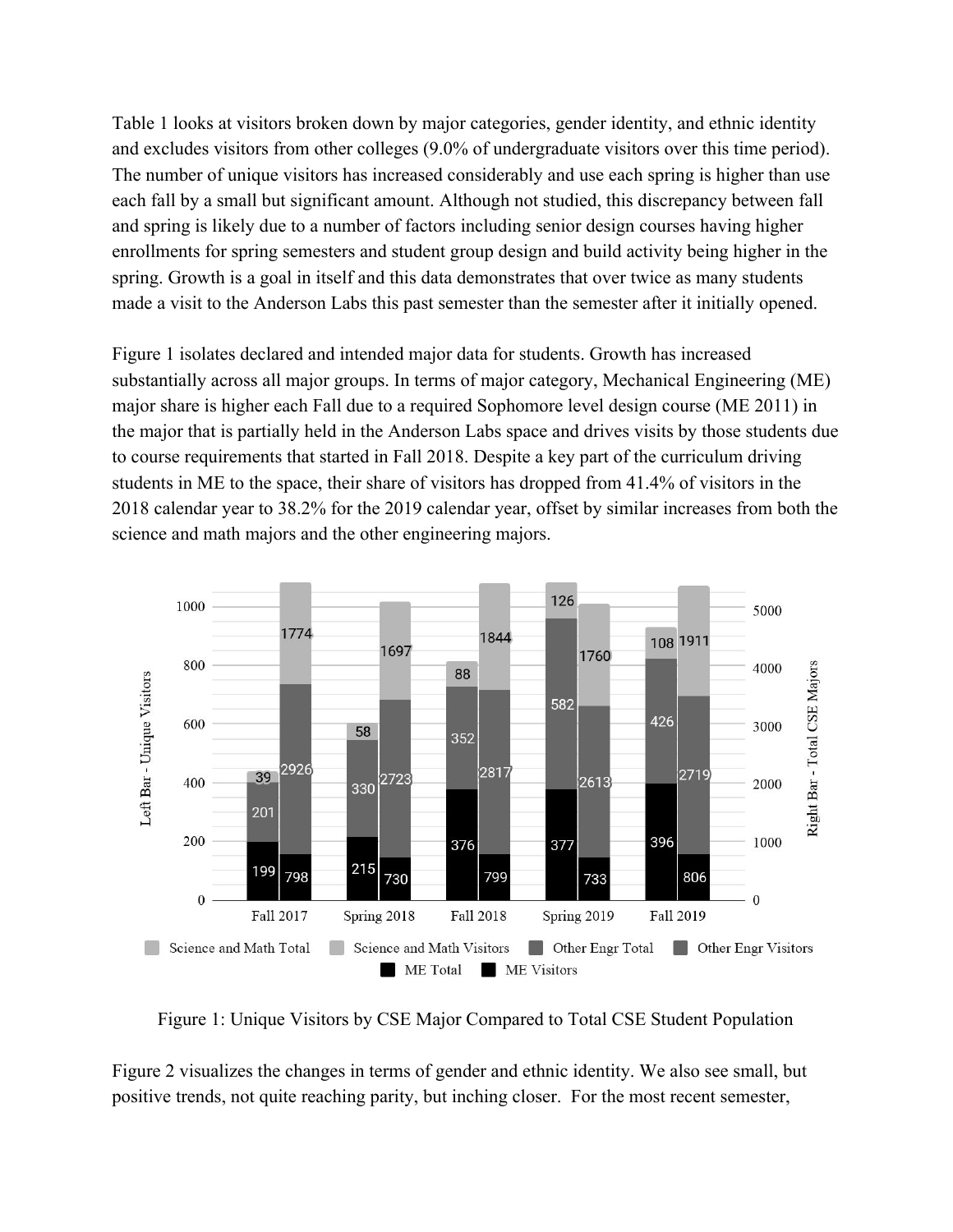female visitors to the Anderson labs made up 25.4% of visitors while making up 28.5% of all CSE students. In terms of ethnic identity, there is a clearer trend toward parity with non-white and Hispanic students growing from 20.6% in Fall 2017 to 26.3% in Fall 2019. For Fall 2019, non-white and Hispanic students made up 30.1% of CSE students. As the Anderson Labs has become more of a fixture within the college, it has trended toward being representative of the student body studying in the college, albeit at a slow and steady pace.



Figure 2: Gender and Ethnicity as a Percentage of Total Unique Visitors

Figure 3 represents another method to measure activity in the Anderson Labs. Although this data is not linked to demographic data, it further demonstrates the increased activity in the space and demonstrates that not only are more students visiting the space but they are getting more "work" done. Students in the college are alloted 500 grams of PLA filament each semester which is tracked and checked out in the main Anderson Labs space. Figure 3 represents the number of average check-outs (>1g) per month by semester. The trend is quite clear and the data further illustrates that the spring semester is generally busier than the fall semester.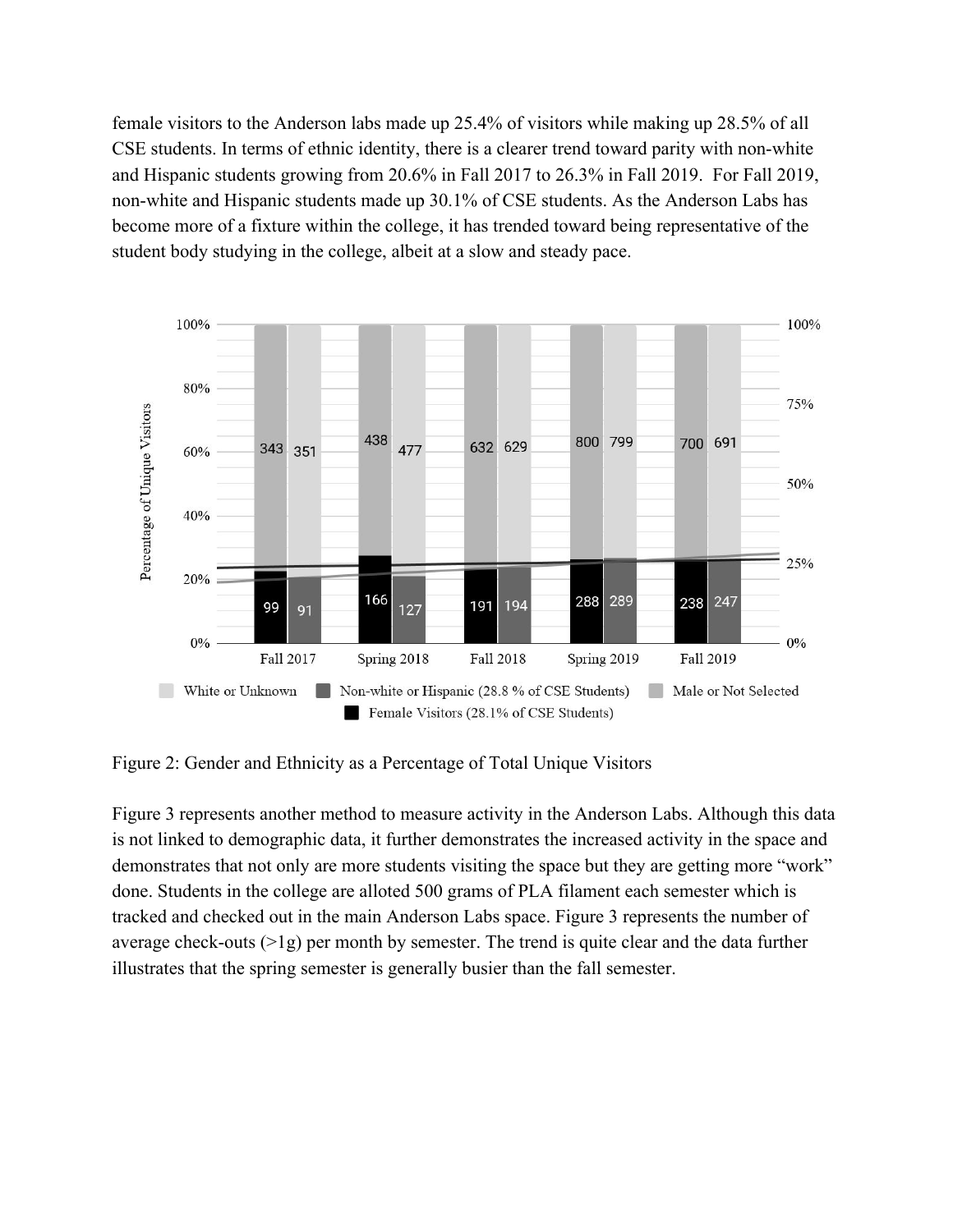

Figure 3: Average filament check-outs per month by semester

### *Early Exposure*

The second research question attempts to understand the impact of various initiatives on overall growth and goals to diversify the use of the space. One strategy employed in the space was to expose students to the space during their first year and took two forms. One initiative involved the development of a college-wide design and prototyping course (CSE 1012) open only to first-year students and offered in their second semester. This course is held in the Anderson Labs and has developed from a four section course of 24 students in Spring 2017 that only had 3D printing as a topic to an eight section course for Spring 2020 with options for 3D printing, 3D printing and microcontrollers, and microcontrollers and sensors.

|                                      | Fall 2018 Visit/Spring 2018<br><b>Total Cohort</b> | Fall 2019 Visit/Spring 2019<br><b>Total Cohort</b> |
|--------------------------------------|----------------------------------------------------|----------------------------------------------------|
| CSE 1012 Return Rate                 | 52/70 (74.3%)                                      | 73/133 (54.9%)                                     |
| All First Year Student Visit<br>Rate | 240/1150 (20.9%)                                   | $217/1114(19.5\%)$                                 |

Table 2: Design and Prototyping (CSE 1012) Course Return Rate for Following Semester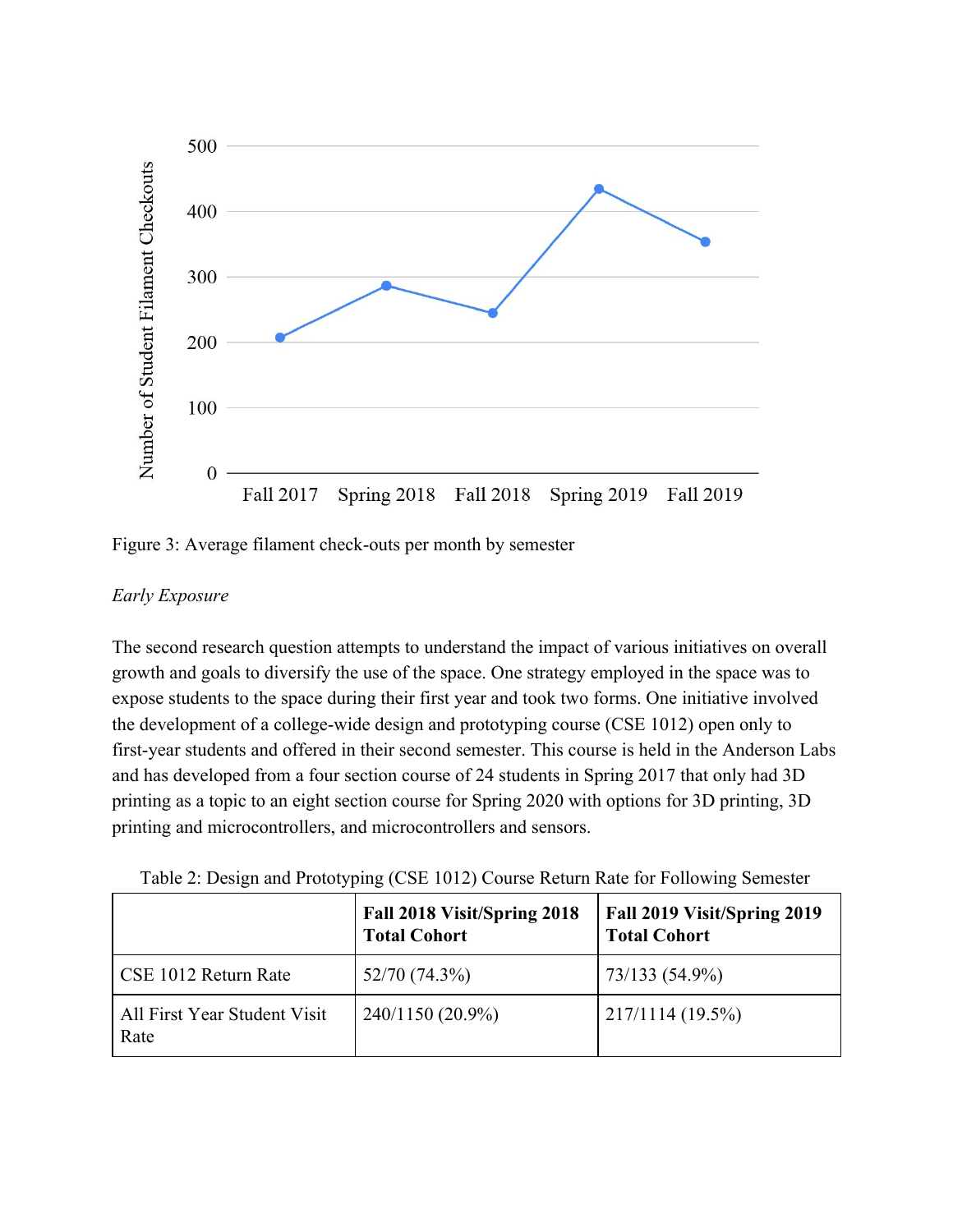Table 2 compares student return rate to the Anderson Labs the subsequent semester for a visit. It is very clear that students who take CSE 1012 are much more likely to return on their own to the Anderson Labs, even if it is not possible to discern how much of this is due to these students already being inclined to use the Anderson Labs resources and how much is attributable to having taken the course. It is curious that as the course scaled up from Spring 2018 to Spring 2019, the return rate decreased. Regardless, it seems likely that this type of design and prototyping course that introduces students to utilizing the Anderson Labs in a structured and faculty-led manner is an excellent method for ingraining a "maker" mentality in students at an early stage that leads to further utilization.

Table 3 looks at how many first year students visited the lab and took part in a makerspace orientation session in their first year. This analysis is an attempt to track the effect that exposure to the Anderson Labs during freshman summer orientation or otherwise in their first year has on engagement in the Anderson Labs.

|                                    | <b>Fall 2017</b>        | Spring 2018 | <b>Fall 2018</b> | Spring 2019 | <b>Fall 2019</b> |
|------------------------------------|-------------------------|-------------|------------------|-------------|------------------|
| Unique Visits                      | 106                     | 160         | 130              | 269         | 155              |
| Completed<br>ALabs<br>Orientation* | <b>Not</b><br>Available | 41          | 86               | 176         | 213              |

Table 3: Unique Visitors and Makerspace Orientations for First Year Students

\*Fall 2017 makerspace orientation data not available and Fall visitor data includes the previous summer period as well.

To understand this data, the evolution of first exposure and lab orientation must be explained. For students entering the Fall of 2017, there was no formal exposure to the Anderson Labs during freshman orientation. For Fall 2018 students, there was a brief 15 minute tour of the Anderson Labs during freshman orientation. For Fall 2019, all students participated in a 45 minute interactive session that served as part of the Anderson Labs Orientation. They could have completed the orientation online if they so chose. The strategy here was to expose the students to a meaningful connection to the space with the possibility for followup, hoping it would spur further engagement in the Fall. In terms of total visits in the Fall, the developing strategy of exposure seems to have had some effect as total unique visitors for first year freshmen has grown. It is interesting to note that orientations outnumbered visitors for the recent Fall semester meaning many students completed lab orientation in the summer, but never returned to the space in the Fall.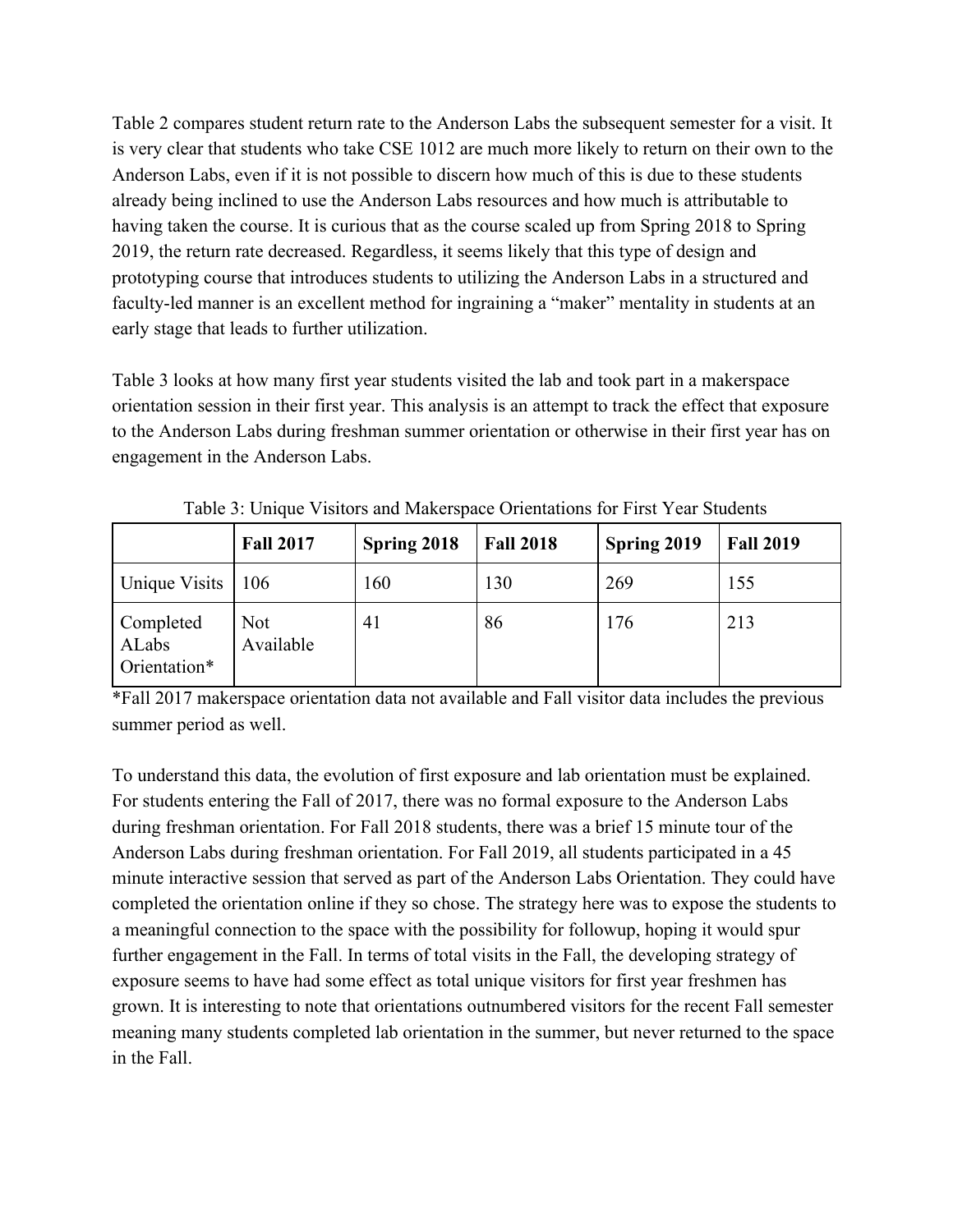### *Structured Learning Opportunities*

Returning to courses that utilize the Anderson Labs, CSE 1012, the college-wide design and prototyping course for first-year students, had a positive effect, as shown in Table 2, on return rate. One other course, ME 2011--a core introductory course for all mechanical engineering majors--has multiple sessions taught in the Anderson Labs. Similar to CSE 1012, ME 2011 appears to create the type of familiarity and initiative that brings students back to the space for other reasons. Of course, the major and field is a large caveat here, as mechanical engineering students are more likely to take courses or have interests that directly overlap with the traditional sets of tools found in makerspaces [3],[4]. However, the data is still instructive. Only complete data is available for students who took the course in Fall 2018.

| Course<br><b>Enrollment</b> | <b>Unique ME 2011 Visitors</b><br><b>Semester Before Course/Total</b><br><b>Unique Visitors</b> | <b>Unique ME 2011 Visitors</b><br><b>Semester After Course/Total</b><br><b>Unique Visitors</b> |  |
|-----------------------------|-------------------------------------------------------------------------------------------------|------------------------------------------------------------------------------------------------|--|
| 212                         | $19/604(3.1\%)$                                                                                 | 73/1088 (6.7%)                                                                                 |  |

|  |  | Table 4: Student Visits Before and After Enrolling in Introductory Core ME Course (Fall 2018) |  |  |
|--|--|-----------------------------------------------------------------------------------------------|--|--|
|--|--|-----------------------------------------------------------------------------------------------|--|--|

Although it appears that enrollment in a semester long course that utilizes the Anderson Labs is a strong strategy to both diversify use of the space and drive continued activity, it is not realistic that every student will have the opportunity to take such a course. The third initiative to use structured learning opportunities to entice students into the space and increase their technological literacy centered around the creation of Microcourses. Microcourses mimic regular course naming conventions and are offered through the campus's online training infrastructure. Most also utilize Canvas learning management software as do most regular courses on campus. The first Microcourse developed was AL1001, Orientation to the Anderson Labs for Spring 2018. For purposes of the following analysis, AL1001 will not be included as students need to take it to gain 24/7 access. Instead, results will be narrowed to Microcourses that were developed, starting in Fall 2018, to teach specific skills or disseminate information. Unfortunately, completion information is not reliable until the Anderson Labs works out an administratively efficient method of recording completion. Thus, data includes both registration (which may or may not have completed) and completions. Here is a list of the Microcourses that were taught, their frequency, and by whom:

| Course            | Frequency              | <b>Instructor Group</b> |
|-------------------|------------------------|-------------------------|
| Lean to 3D Print! | Weekly for 3 semesters | <b>Staff</b>            |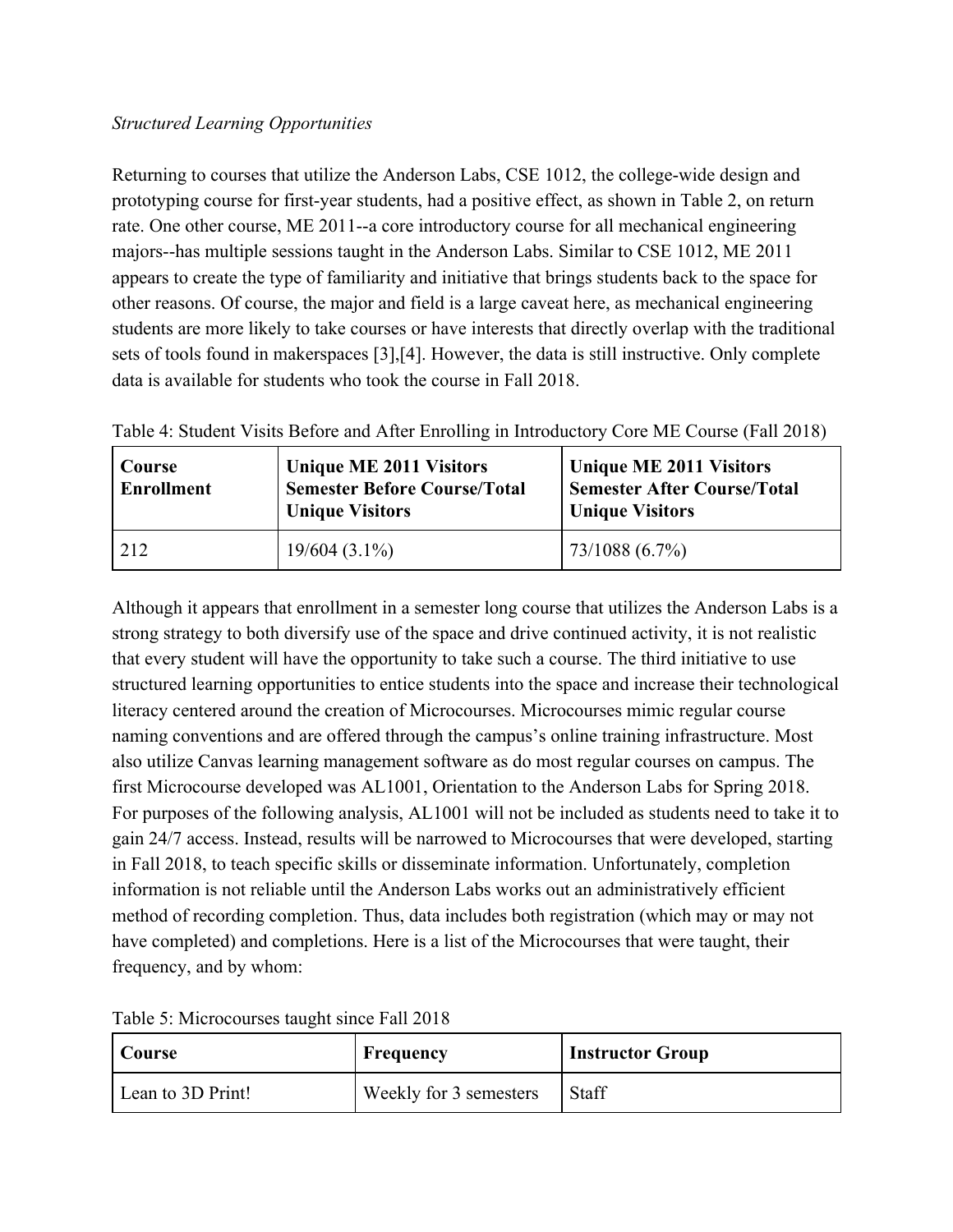| Learn to Laser Cut!                                       | Weekly for 3 semesters                  | <b>Staff</b>                          |
|-----------------------------------------------------------|-----------------------------------------|---------------------------------------|
| Wood Lathe for Beginners                                  | Sporadically for 3<br>semesters         | Lab Manager                           |
| Introduction to 3D Modeling                               | Once in Spring 2019                     | Lab Manager                           |
| Minnovate Industry<br>Readiness Program                   | Semester long program<br>in Spring 2019 | <b>Entrepreneurial Student Group</b>  |
| Learn: Battery Building<br><b>Basics</b>                  | Once in Spring 2019                     | Design and Build Student Group        |
| Learn: Mechanical System<br>Design                        | Once in Spring 2019                     | Design and Build Student Group        |
| Learn: Electric Motor Design                              | Once in Fall 2019                       | Design and Build Student Group        |
| <b>Arduino Pumpkins</b>                                   | Once in Fall 2019                       | Design and Build Student Group        |
| Electronics Engineering and<br>Manufacturing Crash Course | Once in Fall 2019                       | <b>Industry Trade Group</b>           |
| Learn to Solder                                           | Once in Fall 2019                       | Professional Society Student<br>Group |

Microcourses have been set up to be flexible in nature, taught by faculty, staff, students representing various groups, and even outside groups. The strategy is to build a broad set of offerings that can appeal to all types of interests and goals. It is an early project and there is not a lot of data to analyze, but as the course offerings have grown there has been an increase in visitors who have taken a Microcourse suggesting that this type of short but structured learning opportunity can be an important component of programming in a makerspace.

| Table 6: Unique Visitors Who Have Registered or Completed a Microcourse |  |  |  |
|-------------------------------------------------------------------------|--|--|--|
|                                                                         |  |  |  |
|                                                                         |  |  |  |
|                                                                         |  |  |  |

|                                      | <b>Fall 2018</b> | Spring 2019    | <b>Fall 2019</b>   |
|--------------------------------------|------------------|----------------|--------------------|
| Microcourse/Total<br><b>Visitors</b> | $35/1012(3.5\%)$ | 118/1354(8.7%) | $157/1130(13.9\%)$ |

## *Marketing and Communication*

In Spring 2018, the Anderson Labs hired an undergraduate student to curate its Facebook and Instagram accounts, develop material for digital signage, and assist in preparing and then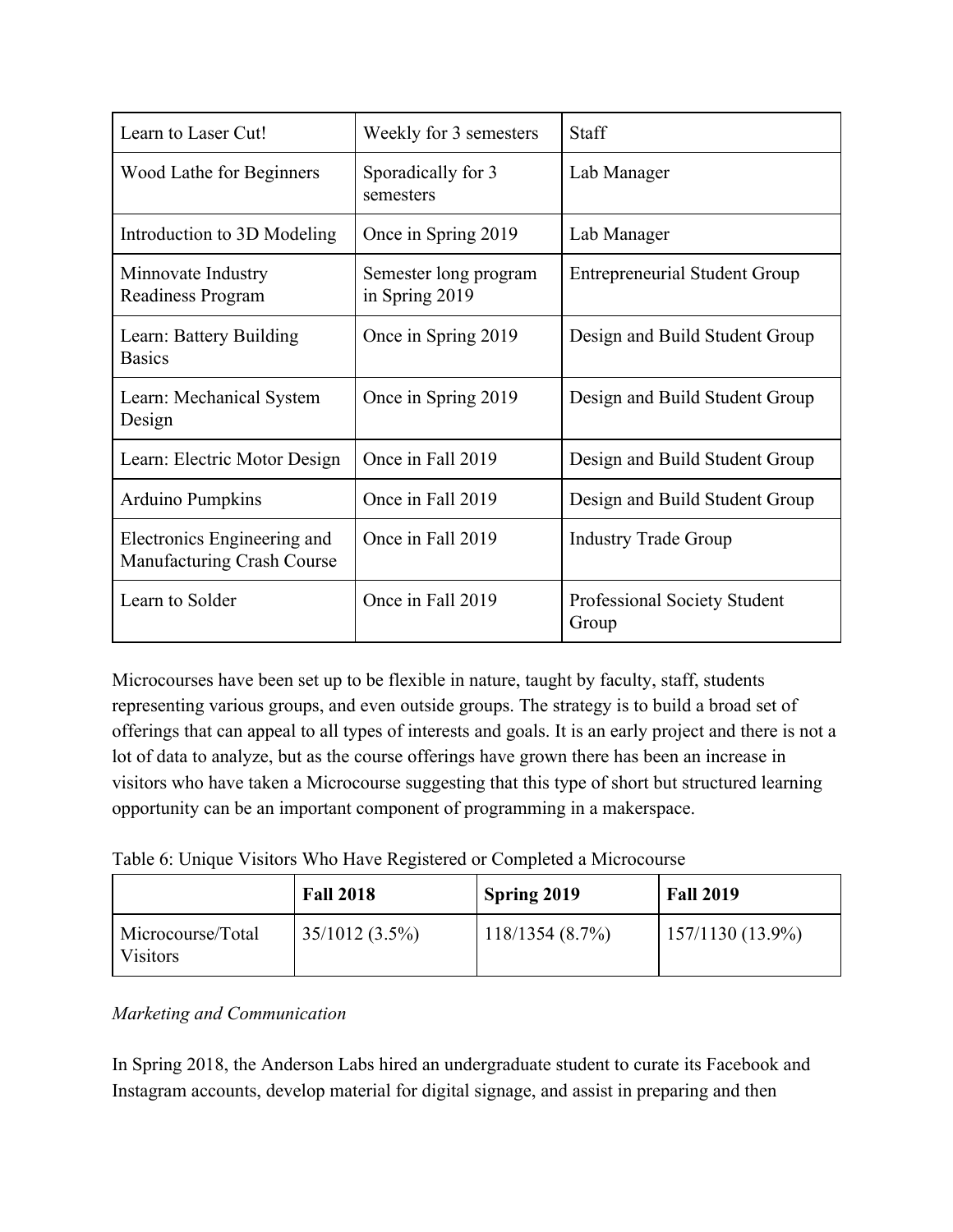updating a new website. It is not possible to link social media postings and other communication directly to growth, but it is likely a factor in the increased activity in the makerspace. This increased social media and communication activity has, at the least, led to growth in some key social media metrics. Instagram followers have grown from 56 on March 1 2019, just before regular posting started in earnest, to 298 as of January 30, 2020. Facebook followers have likewise grown from 38 to 150 over the same time period. Our new website, launched on the first day of the Fall 2019 semester had 14,552 views during that first semester, compared to 9,566 for the Fall 2018 semester. A concerted effort to increase social media postings and newsletter communications has indeed led to a larger online audience and all campus makerspaces should likely take this type of marketing and communication seriously.

Before digging into what these results mean, here is a bit more context and one last metric. Anderson Labs conducted a user survey in December of 2019 to help understand how the makerspace is functioning and where to make improvements. Of the 288 responses to the question, "how much value do the Anderson Labs add to your University of Minnesota experience," the mean score on a scale from 1 (little value) to 5 (a lot of value) was 4.44. Much like prior research results suggesting the positive impact on multiple facets of students' education, students see value in the Anderson Labs [5]. It is the job of higher education faculty and professional staff to make sure these resources are shared widely and wisely with the full population they serve.

### *Discussion*

Interest in the Anderson Labs has certainly grown over its first few years of existence and we see signs that the use profile is trending toward the overall demographics in the college. There will likely never be symmetry given discipline specific motivations for using the space. However, trends in terms of gender and ethnic identity have trended toward the baseline. The results point toward the importance of early exposure and meaningful structured learning within the space. Considering research in the area of barriers to women and underrepresented minorities use and interest in makerspaces, it is imperative to counter intimidation with collaboration, provide a welcoming environment, give meaning to each visit, and make access as easy as possible [6]-[8]. Getting underrepresented groups in makerspaces early and providing them with structured learning is one promising strategy to achieve this goal and backed up by our results. The Anderson Labs practice of providing 3D printing material and having other material on hand for use is another way to remove barriers.

Early exposure in all forms is likely a solid strategy for activating students for design and prototyping, but given that a full course is not realistic for all students, it is important to offer meaningful experiences along with the exposure. Although the Anderson Labs has increased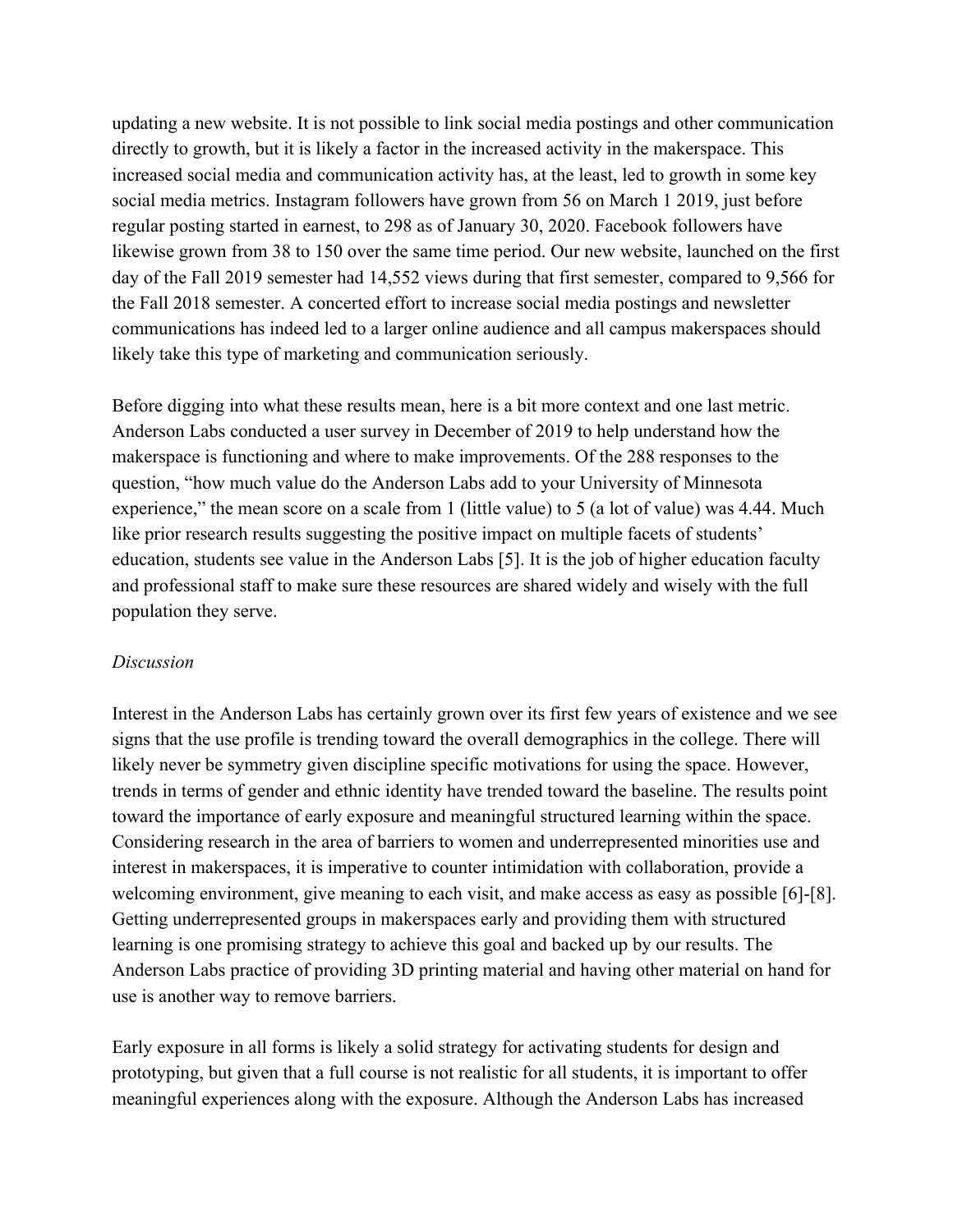exposure for incoming Freshmen, work needs to continue to entice those students back into the space to learn a skill, start a project, or simply play around a bit. Toward that end, we hope to increase the quality and quantity of our Microcourse offerings, exploring ideas like connecting various courses together to build a larger more complex artifact if you take multiple courses across varying skills. Targeted outreach is also an area for exploration, reaching out to those who express some interest but do not take the next step. Early exposure needs to be boosted with meaningful experiences. It is not necessarily easy to deliver meaningful experiences in short periods of time to hundreds of students, but that just makes experimentation and the sharing of best practices that much more important.

Finally, communication in all its forms is a necessary component. Makerspaces in higher education are not core services for students. They are mostly enhancements to their education and student attention needs to be competed for. However, if students engage in the types of activities that naturally occur in higher education makerspaces, we can expect an enhancement of knowledge and skills gained through experience, buoyed by collaboration, engaged in earnestly, and delivered to the multitudes.

### **References**

[1]Halverson, E.R. and Sheridan, K., "The Maker Movement in Education," Harvard Educational Review: December 2014, Vol. 84, No. 4, pp. 495-504. [2] Wilczynski, V., and Adrezin, R., "Higher Education Makerspaces and Engineering Education," Proceedings of the ASME 2016 International Mechanical Engineering Congress and Exposition. November 2016. [3] Wilczynski V. "Academic Maker Spaces and Engineering Design," ASEE Annual Conference & Exposition; 2015; Seattle, WA. [4]Josiam, M., and Patrick, A. "Makerspace Participation: Which Students Visit, Return, and Why?." ASEE Annual Conference & Exposition; 2019; Tampa Bay, FL. [5] Longo, A., Yoder, B., Guerra, R. C. C., & Tsanov, R. "University Makerspaces: Characterizations and Impact on Student Success in Engineering and Engineering Technology Education," Paper presented at the American Society for Engineering Education, Columbus, Ohio. 2017. [6]Lewis, J. "Barriers to women's involvement in hackspaces and makerspaces." In *Access as Spaces*. Available at: http://access-space.org/wp-content/uploads/2015/10/Barriers-to-womens-involvement-in-hacksp aces-and-makerspaces.pdf (accessed January, 31, 2020), 2015. [7]Jennings, M. et al. "Listening to Makers: Exploring Engineering Students' Recommendations for Creating a Better Makerspace Experience," ASEE Annual Conference & Exposition, Tampa Bay, Fl. 2019.